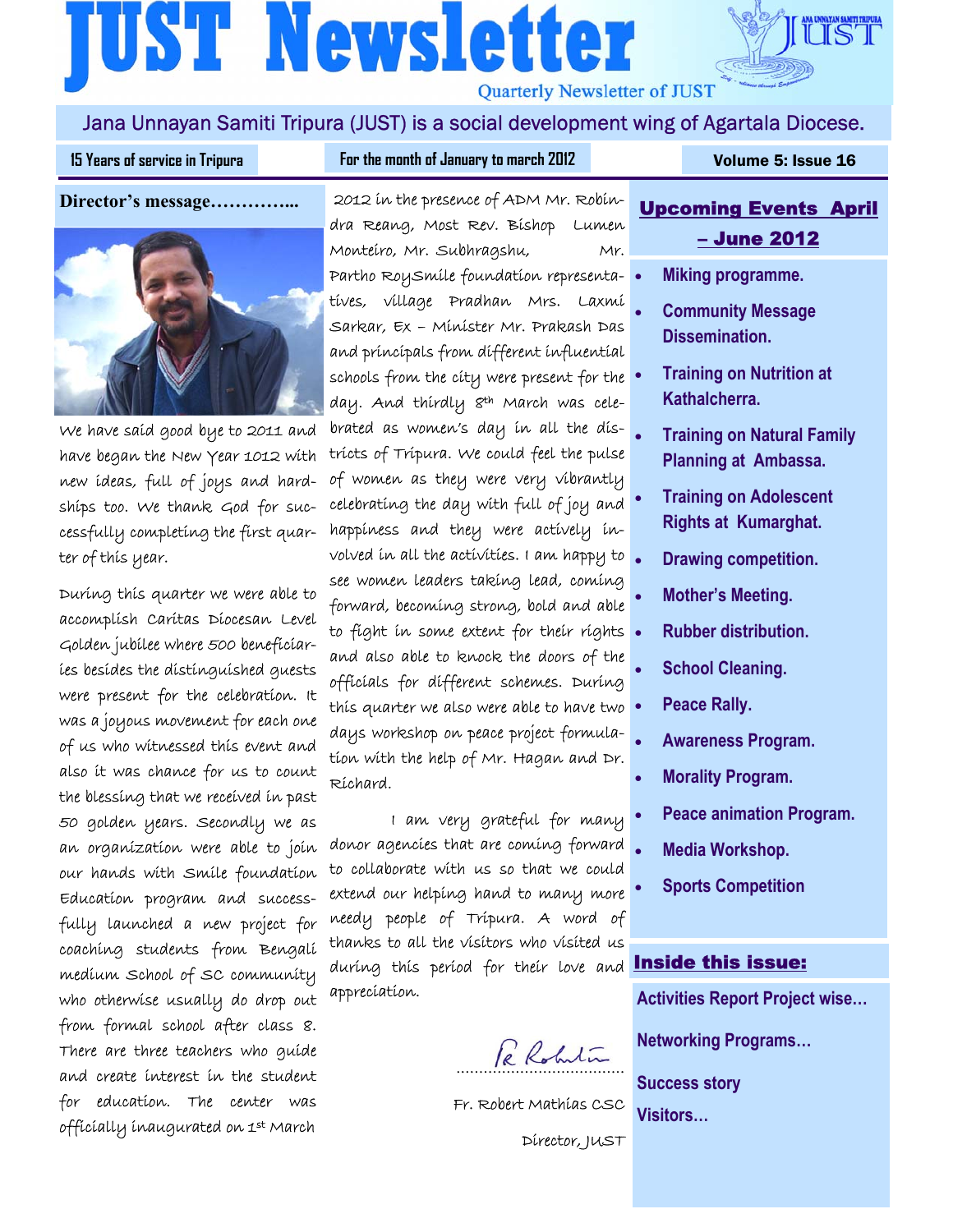# **Training on Panchayati Raj** *Miking* Miking **MEDICAL CAMP Raj**

Training on Panchayati Raj was Organized at St Alphonsa Catholic church Belbari champaknager. On 12-2-2012. came from different villages and attended the seminar. The main resource **persons** were Sr. Susheela and Ms Gita Debarma. The resource persons highlighted on the theme and Tripura Panchayati Raj, women representative in Panchayati Raj, Panchayatit Raj Power, roles and



Responsibilities . The seminar was very much inspiring and enriching. Women participants like the seminar very much. There were 60 participants who benefited from the seminar.

*-Sr. Susheela Xess* 

On 13th March 2012; Miking was organized at Chawmanu Block in Panchiya Para. The Field Supervisor Sr. Simon and Cluster Coordinator Mr. Chandrajoy Reang was the main announcer. Dr. Anut Debbarma the District Project Officer was also present.



During the miking the topics covered are on malaria diagnosis, treatment, prevention of malaria, use of LLIN, use of RDT and ACTs. While miking was done the Field Supervisor took class on Health and hygiene and worm infestation. Around 40-45 people attended the class on health. Another miking session was also done at Longthrai Valley while returning from Panchiya para.

*-Dr. Anut Debbarma*

JUST organized a free medical camp at Rohini para on 27th March



2012, Dhalai at 10:30 am. The Health Coordinator Sr. Mary David took a session on Natural Family Planning. Dr. Anut DB was the resource person of the medical camp. 77 people attended the free medical camp. Most of the people were suffering from waterborne diseases, diarrhoea, fever, malnutrition, musculoskeletal disorders, and few with malaria. Medicines were given free of cost and blood testing were done free of cost. People appreciated their gratitude towards the doctors and the camp ended at 2:30 pm.

*-Dr. Anut Debbarma*

### **Women's day celebration**



Women's day was celebrated at all the 4 targeted districts of Tripura of IHDP project, where 275 women participated in the celebration. The director Fr. Robert Mathias, CSC, Mr. Vincent Debbarma the coordinator of the JUST and the other block level dignitaries, vice chairman Mr. Probin Chirman and Mr. Gregory Marak witnessed this function. The women themselves organized the program by contributing rice and money. All the chief guests appreciated the SHGs for their hard work and taking initiatives to develop themselves

and becoming conscious about their rights and implementing the different schemes in order to sustain themselves. The capability, unity and leadership of women were seen through this program. The women also shared their experiences and hardships that they went through to improve economic condition and to bring up dignity, unity among the women and men. Women also added joy to this function by performing colourful cultural program. Thus the women are able to lead and to take ahead themselves by organizing such type of programs. Women enjoyed the day to the full and at the end delicious food was served to all.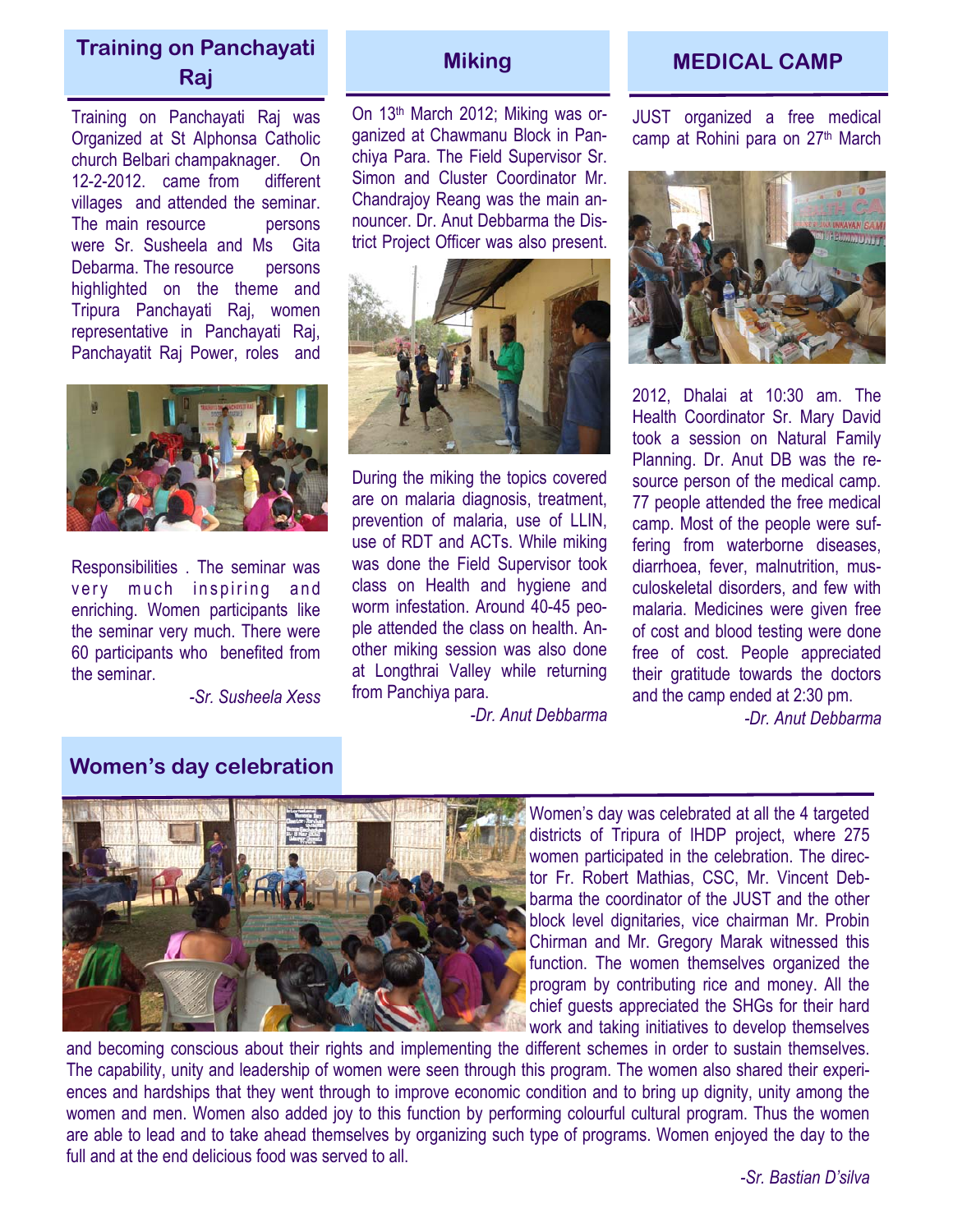## **INAUGURATION OF THE SMILE FOUNDATION EDUCATION PROGRAM**



On 1st March 2012, an Inauguration of *SMILE FOUNDATION EDUCATION PROGRAM* was held at Damdamia,Lembuchera at 11:30am.The Inaugural function began with a prayer dance by Fatima Grihini girls. Followed by Lighting of Lamp by the chief guest Mr. Rabindra Reang A.D.M. Then Fr. Robert Mathias CSC the Director of JUST welcomed the chief guest, guest of honor, Ex-Minister Mr. Prakash Das, Rev. Bishop Lumen, Mr. Partho Roy Regional head east smile foundation, Mr. Subhragshu senior program Manager, all the invited guest and guardians. The above dignitaries gave their own message on this occasion. Then Mr. Rabindra

Reang the Additional District magistrate delivered his message on the occasion by his words of encouragement to the gathering. The program could not have been colourful if Fatima Grihini girls would not take part in performing the cultural Program. Big thanks to the Fatima Sisters and their girls. At the end of the Program Mr. Partho Roy handed over the Cheque to the Director of JUST. Lastly, Mr.Tonick gave the vote of thanks by thanking all the people for their contribution and support in order to make this program a successful one.

*-Mr.Deepan Gurung* 

# **IDEA review meeting regional level**

On 13th and 14th March 2012 Mr. Vincent Debbarma and Uttara Debnath attended IDEA review meeting at Social Forum.The Review meeting was conducted by Caritas India. The Resource persons present in the meeting were Fr. Varghese, Mr. Jonas Lakra, and Mr. Sebastian. It was a two days program where all the IDEA coordinators of different parts of North Eastern States came and presented their Quarterly reports. Each state representative was given time to present the report after which questions were put forward to be clarified for clear understanding for all. Feed backs were given by the resource persons as well as from the participants. On the second day, we started with the remaining report presentations and after which we had a little demonstration on HR, Finance and Gender Policies. We had common sharing and discussions on different

topics Like documentation system, preparation of tools for collecting proper and accurate results of the project activities etc. We were also given a task for preparing quarterly results and the activity plan for the next 6 months. Mr. Jonas Lakra gave a new format of Reporting for all the participants. There were some suggestions from the participant's side for conducting training programs for the IDEA coordinators. The review meeting ended at about 4.00 pm with a tea break. Overall the review meeting was successful and learned many new things.

*-Mr Vincent Debbarma* 

## **Training on Livestock rearing**



Livestock rearing was organized on 21st to 23rd March 2012 for the target beneficiaries at JUST Training Hall for

3 days. During the program 12 participants participated in the program. Mr. Tonic Jengchang, Shella Rani Debbarma, Sr. Bastian D'silva and Mr Deepan Gurung were the resource persons of the program. The training aimed at imparting knowledge on different processes and techniques of livestock rearing. It covered topics on basic of rearing pigs, goats and precautions to be taken during emergencies. The session also covered life insurance policy for the domestic animals under National Insurance Policy. There was practical demonstration on rubber plantation and its ingredient required were explained to the participants. The basic knowledge about rubber plantation and management was the overall objective of the training for one and half days. After the training the participants expressed their state of being fortunate to be part of the project beneficiary in getting to learn the techniques and methods of managing the livestock rearing and rubber sapling plantation.